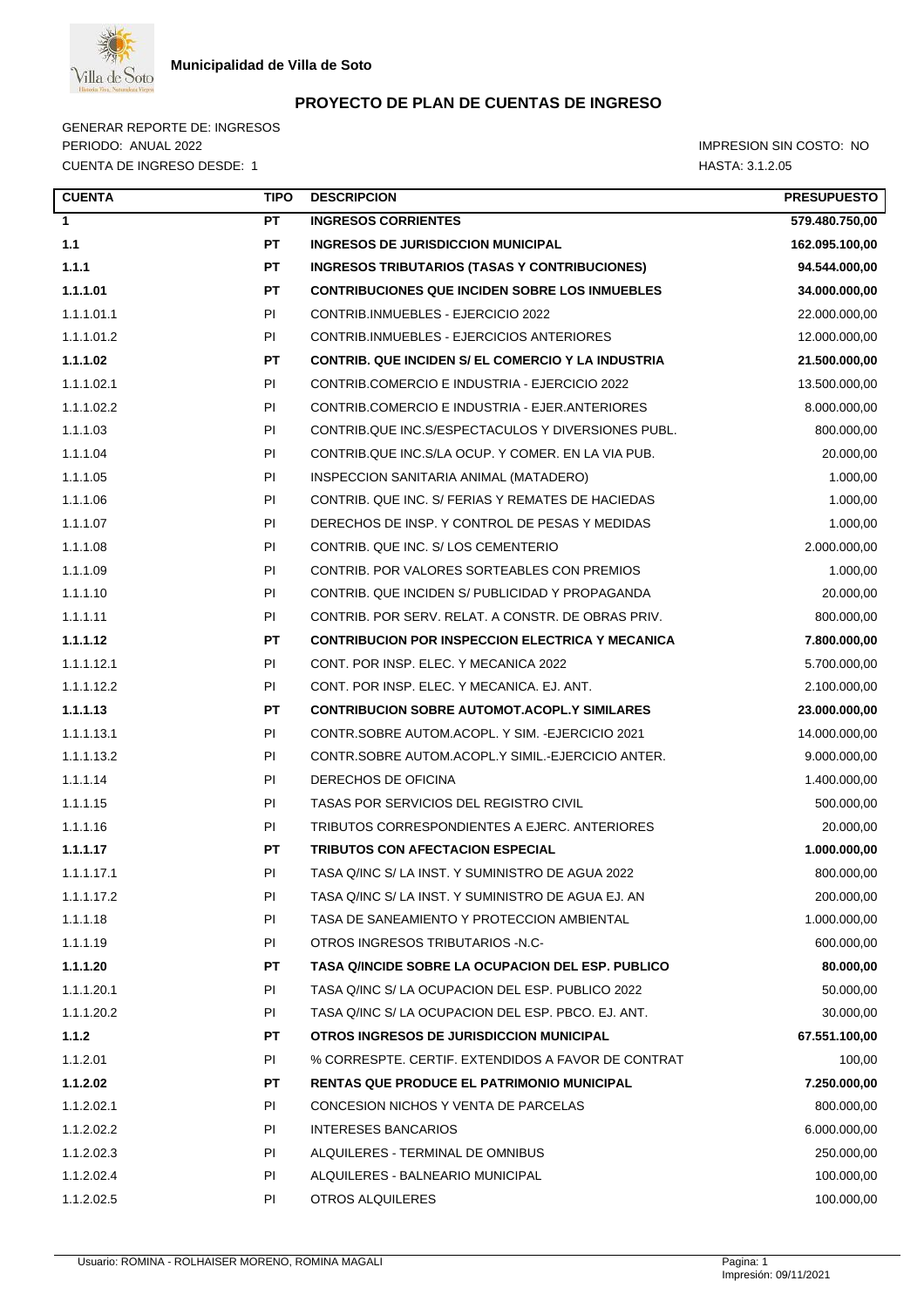

GENERAR REPORTE DE: INGRESOS PERIODO: ANUAL 2022 **IMPRESION SIN COSTO:** NO CUENTA DE INGRESO DESDE: 1 HASTA: 3.1.2.05

| <b>CUENTA</b><br><b>TIPO</b> | <b>DESCRIPCION</b>                                        | <b>PRESUPUESTO</b> |
|------------------------------|-----------------------------------------------------------|--------------------|
| 1.1.2.03<br>PI               | <b>MULTAS</b>                                             | 8.000.000,00       |
| 1.1.2.04<br>PТ               | <b>INGRESOS POR CONTRIBUCION DE MEJORAS</b>               | 2.300.000,00       |
| 1.1.2.04.1<br>PI             | OBRAS PAVIMENTO URBANO                                    | 500.000,00         |
| 1.1.2.04.2<br>ΡI             | <b>CORDON CUNETA</b>                                      | 400.000,00         |
| 1.1.2.04.3<br>PI             | OBRA GAS                                                  | 1.000.000,00       |
| 1.1.2.04.4<br>PI.            | <b>OBRAS VARIAS</b>                                       | 400.000,00         |
| 1.1.2.05<br>PI               | SUBVENCIONES, DONACIONES Y LEGADOS                        | 1.000,00           |
| 1.1.2.06<br>PТ               | <b>INGRESOS HOSPITAL MUNICIPAL</b>                        | 16.000.000,00      |
| 1.1.2.06.1<br>PI             | POR OBRAS SOCIALES                                        | 15.000.000,00      |
| 1.1.2.06.2<br>PI             | HOSPITAL-OTROS INGRESOS                                   | 1.000.000,00       |
| 1.1.2.07<br>PI               | <b>COMISIONES MUNICIPALES</b>                             | 500.000,00         |
| 1.1.2.08<br>PI               | FESTIVAL DEL CHOPP Y LA SERENATA                          | 9.000.000,00       |
| 1.1.2.09<br>PI               | <b>FIESTAS PATRONALES 2022</b>                            | 5.000.000,00       |
| 1.1.2.10<br>PI.              | CARNET DE CONDUCIR Y VISACION ANUAL                       | 2.500.000,00       |
| 1.1.2.11<br>PI               | OTROS INGRESOS MUNICIPALES                                | 13.000.000,00      |
| 1.1.2.12<br>PI               | AGENCIA DE DESARROLLO LOCAL VILLA DE SOTO                 | 4.000.000,00       |
| 1.2<br>PТ                    | <b>DE OTRAS JURISDICCIONES</b>                            | 417.385.650,00     |
| 1.2.1<br>PТ                  | PARTICIPACION IMPUESTOS PROVINCIALES Y NACIONALES         | 302.594.650,00     |
| 1.2.1.01<br>PI               | IMPUESTO PROVINCIAL A LOS AUTOMOTORES                     | 350.000,00         |
| 1.2.1.02<br>PI               | TASA RETRIBUTIVA DE SERVICIOS                             | 5.000,00           |
| 1.2.1.03<br>PI               | COPARTICIPACION IMPOSITIVA AÑO DEL EJERCICIO              | 286.699.650,00     |
| 1.2.1.04<br>PI               | COPARTICIPACION IMPOSITIVA AÑOS ANTERIORES                | 15.540.000,00      |
| 1.2.2<br>PТ                  | <b>APORTES NO REINTEGRABLES</b>                           | 114.640.000,00     |
| 1.2.2.01<br>PТ               | APORTES PARA PRESTACION DE SERVICIOS                      | 80.370.000,00      |
| 1.2.2.01.1<br>ΡI             | FONDOS DESCENTRAL. ADMINISTRATIVA (FOFINDES)              | 68.470.000,00      |
| 1.2.2.01.2<br>PI             | FONDOS DESC. ADMINISTR.(FOFINDES) - EJERC.ANTER.          | 5.900.000,00       |
| 1.2.2.01.3<br>PI             | FONDO FED. SOLID. DE LAS RET. A LA SOJA                   | 0,00               |
| 1.2.2.01.4<br>PI.            | FODEMEEP - LEY 9835 -                                     | 6.000.000,00       |
| PI<br>1.2.2.01.5             | <b>FOMMEP</b>                                             | 0,00               |
| 1.2.2.02<br>РT               | <b>SUBVENCIONES Y SUBSIDIOS PROVINCIALES Y NACIONALES</b> | 9.970.000,00       |
| 1.2.2.02.1<br>PI             | SUBSIDIO MINIST.SOLIDARIDAD-GUARDERIA                     | 400.000,00         |
| 1.2.2.02.2<br>PI             | SUBSIDIO MINIST.SOLIDARIDAD-COMEDOR ANCIANOS              | 350.000,00         |
| 1.2.2.02.3<br>PI             | SUBSIDIOS PROGRAMAS DE CAPACITACION LABORAL               | 200.000,00         |
| 1.2.2.02.5<br>PI.            | SUBSIDIOS PROVINCIALES DIVERSOS                           | 9.000.000,00       |
| 1.2.2.02.6<br>ΡI             | PROGRAMA EMERGENCIA ALIMENTARIA                           | 20.000,00          |
| 1.2.2.02.7<br>PI             | APORTE PROV. PAVIMENTO BV. M. MORENO                      | 0,00               |
| 1.2.2.02.8<br>PI             | PLAN INTEGRAL BELGRANO                                    | 0,00               |
| 1.2.2.03<br>PТ               | <b>SUBSIDIOS NACIONALES</b>                               | 24.300.000,00      |
| 1.2.2.03.1<br>PI             | SUBSIDIOS P/PROGR PROMOCION DEL EMPLEO DES. LOCAL         | 50.000,00          |
| 1.2.2.03.2<br>PI             | SUBSIDIOS P/PROGR. CAPACITACION LABORAL                   | 50.000,00          |
| 1.2.2.03.3<br>PI             | SUBSIDIOS NACIONALES DIVERSOS                             | 10.000.000,00      |
| 1.2.2.03.4<br>ΡI             | OBRA ALUMBRADO PUBLICO                                    | 6.000.000,00       |
| 1.2.2.03.5<br>ΡI             | ERRADICACION DE LETRINAS (PROPASA)                        | 100.000,00         |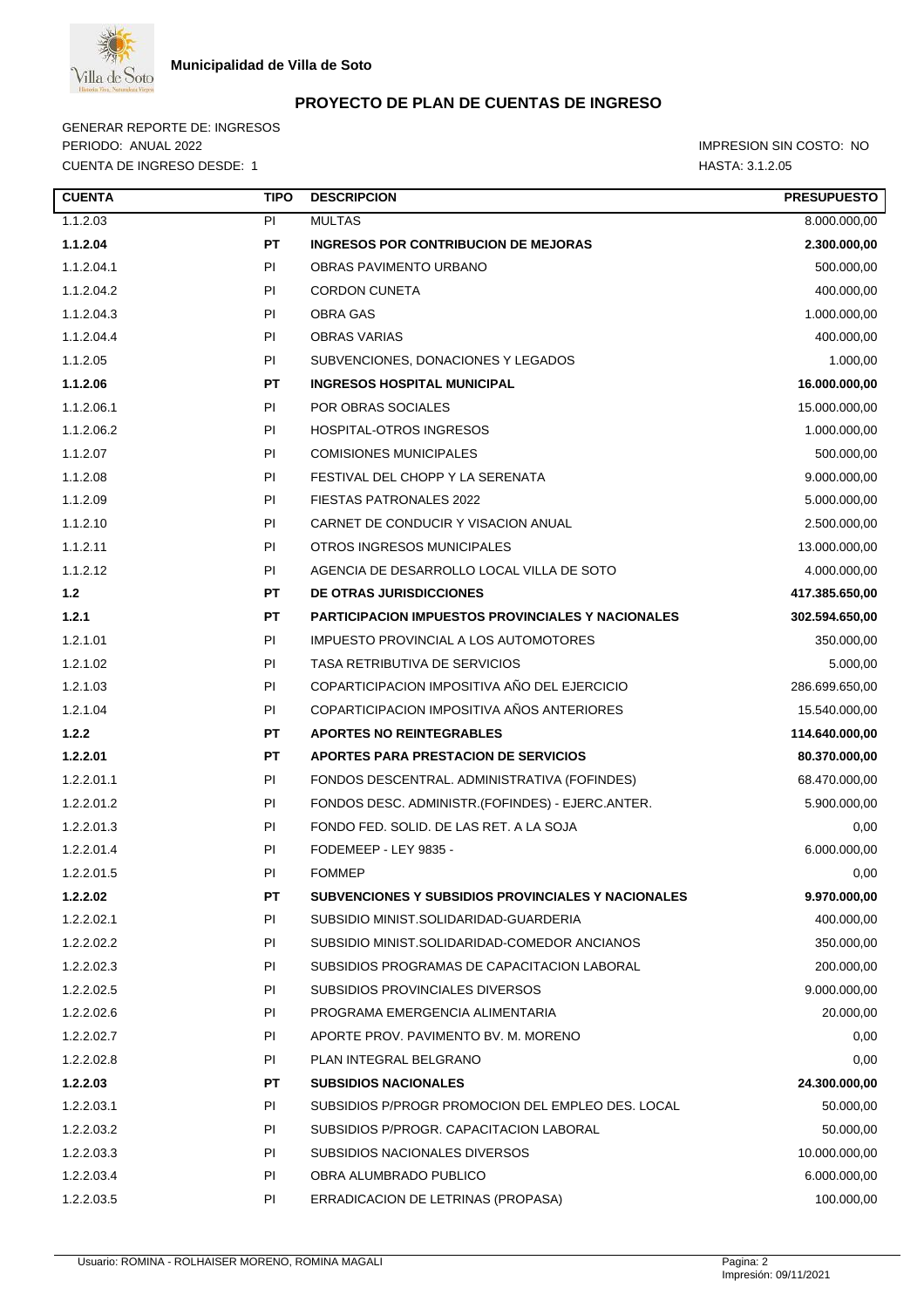

GENERAR REPORTE DE: INGRESOS PERIODO: ANUAL 2022 **IMPRESION SIN COSTO:** NO CUENTA DE INGRESO DESDE: 1 HASTA: 3.1.2.05

| <b>CUENTA</b> | <b>TIPO</b> | <b>DESCRIPCION</b>                                  | <b>PRESUPUESTO</b> |
|---------------|-------------|-----------------------------------------------------|--------------------|
| 1.2.2.03.6    | PI          | PROGRAMA DE DESARROLLO LOCAL                        | 100.000,00         |
| 1.2.2.03.7    | PI          | CONSTRUCCION DE VIVIENDA SOCIAL PROVIN. O NACIONAL  | 2.000.000,00       |
| 1.2.2.03.8    | PI.         | CONVENIO CON ORG. PROV. Y NAC. P/OBRA PUBLICA       | 4.000.000,00       |
| 1.2.2.03.9    | PI          | SUBPROGRAMA DE MEJORAMIENTO DEL HABITAT URBANO      | 2.000.000,00       |
| 1.2.3         | <b>PT</b>   | OTROS INGRESOS DE OTRAS JURISDICCIONES              | 151.000,00         |
| 1.2.3.01      | PI          | I.V.A. INGRESOS                                     | 1.000,00           |
| 1.2.3.02      | PI.         | OTROS INGRESOS DE OTRAS JURISDICCIONES              | 150.000,00         |
| 1.2.3.03      | PI          | MULTAS LEY PROVINCIAL DE TRANSITO                   | 0,00               |
| $\mathbf{2}$  | <b>PT</b>   | <b>INGRESOS DE CAPITAL</b>                          | 55.390.100,00      |
| 2.1           | <b>PT</b>   | <b>USO DEL CREDITO</b>                              | 710.000,00         |
| 2.1.1         | <b>PT</b>   | <b>DE INSTITUCIONES BANCARIAS</b>                   | 200.000,00         |
| 2.1.1.01      | PI          | <b>BANCO PROVINCIA CORDOBA</b>                      | 100.000,00         |
| 2.1.1.02      | PI          | <b>BANCO DE LA NACION ARGENINA</b>                  | 100.000,00         |
| 2.1.2         | <b>PT</b>   | <b>DE OTRAS INSTITUCIONES</b>                       | 510.000,00         |
| 2.1.2.01      | PI          | PLAN FAMILIA PROPIETARIA DIRECCION DE LA VIVIENDA   | 500.000,00         |
| 2.1.2.02      | PI          | CREDITO P.R.A.M.                                    | 10.000,00          |
| 2.1.2.03      | PI          | CONCESIONARIOS MATADERO                             | 0,00               |
| 2.2           | <b>PT</b>   | <b>REEMBOLSO DE PRESTAMOS</b>                       | 5.495.000,00       |
| 2.2.1         | PT.         | <b>DE FRENTISTAS Y BENEFICIARIOS DE OBRAS</b>       | 1.000.000,00       |
| 2.2.1.01      | PI          | <b>FRENTISTA DE OBRA</b>                            | 500.000,00         |
| 2.2.1.02      | PI          | <b>PAVIMENTO</b>                                    | 500.000,00         |
| 2.2.2         | <b>PT</b>   | <b>DE OTROS BENEFICIARIOS</b>                       | 4.495.000,00       |
| 2.2.2.02      | PI          | ADJUDICATARIOS PLANES DE VIVIENDAS                  | 1.500.000,00       |
| 2.2.2.03      | PI          | CUOTA PLAN DE VIVIENDA FAMILIA PROPIETARIA          | 95.000,00          |
| 2.2.2.04      | PI          | CUOTA ADJ. PRESTAMOS A MICROEMPRENDEDORES           | 400.000,00         |
| 2.2.2.05      | PI          | <b>INGRESOS POR OTROS PRESTAMOS</b>                 | 2.500.000,00       |
| 2.3           | PT.         | <b>VENTA DE BIENES PATRIMONIALES</b>                | 14.165.100,00      |
| 2.3.1         | <b>PT</b>   | <b>BIENES MUEBLES</b>                               | 165.100,00         |
| 2.3.1.01      | PI          | HERRAMIENTAS, MAQUINARIAS Y EQUIPOS                 | 50.000,00          |
| 2.3.1.02      | PI          | MUEBLES DE OFICINA, MAQUINAS, MOBLAJE Y ARTEFACTOS  | 100,00             |
| 2.3.1.03      | PI          | MEDIOS DE TRANSPORTES, VEHICULOS, CAMIONES, ETC.    | 100.000,00         |
| 2.3.1.04      | PI          | VENTA CHAPAS PATENTES, SUPLEMENTARIAS, CARNETS, ETC | 10.000,00          |
| 2.3.1.05      | PI          | <b>OTRAS VENTAS</b>                                 | 5.000,00           |
| 2.3.2         | PT          | <b>VENTA DE BIENES INMUEBLES</b>                    | 14.000.000,00      |
| 2.3.2.01      | PI          | <b>VENTA DE TERRENOS</b>                            | 14.000.000,00      |
| 2.4           | PT          | <b>OTROS INGRESOS DE CAPITAL</b>                    | 35.020.000,00      |
| 2.4.1         | PT.         | <b>INGRESOS VARIOS</b>                              | 5.000,00           |
| 2.4.1.01      | PI          | INGRESOS DE CAPITAL VARIOS                          | 5.000,00           |
| 2.4.2         | PT          | <b>EXCEDENTES LIQUIDOS DE EJERCICIOS ANTERIORES</b> | 35.015.000,00      |
| 2.4.2.01      | PI          | <b>CAJA MUNICIPAL</b>                               | 15.000,00          |
| 2.4.2.02      | PT          | <b>BANCO</b>                                        | 35.000.000,00      |
| 2.4.2.02.1    | PI          | <b>BANCO PCIA. CORDOBA</b>                          | 15.000.000,00      |
| 2.4.2.02.2    | PI          | BANCO DE LA NACION ARGENTINA                        | 5.000.000,00       |